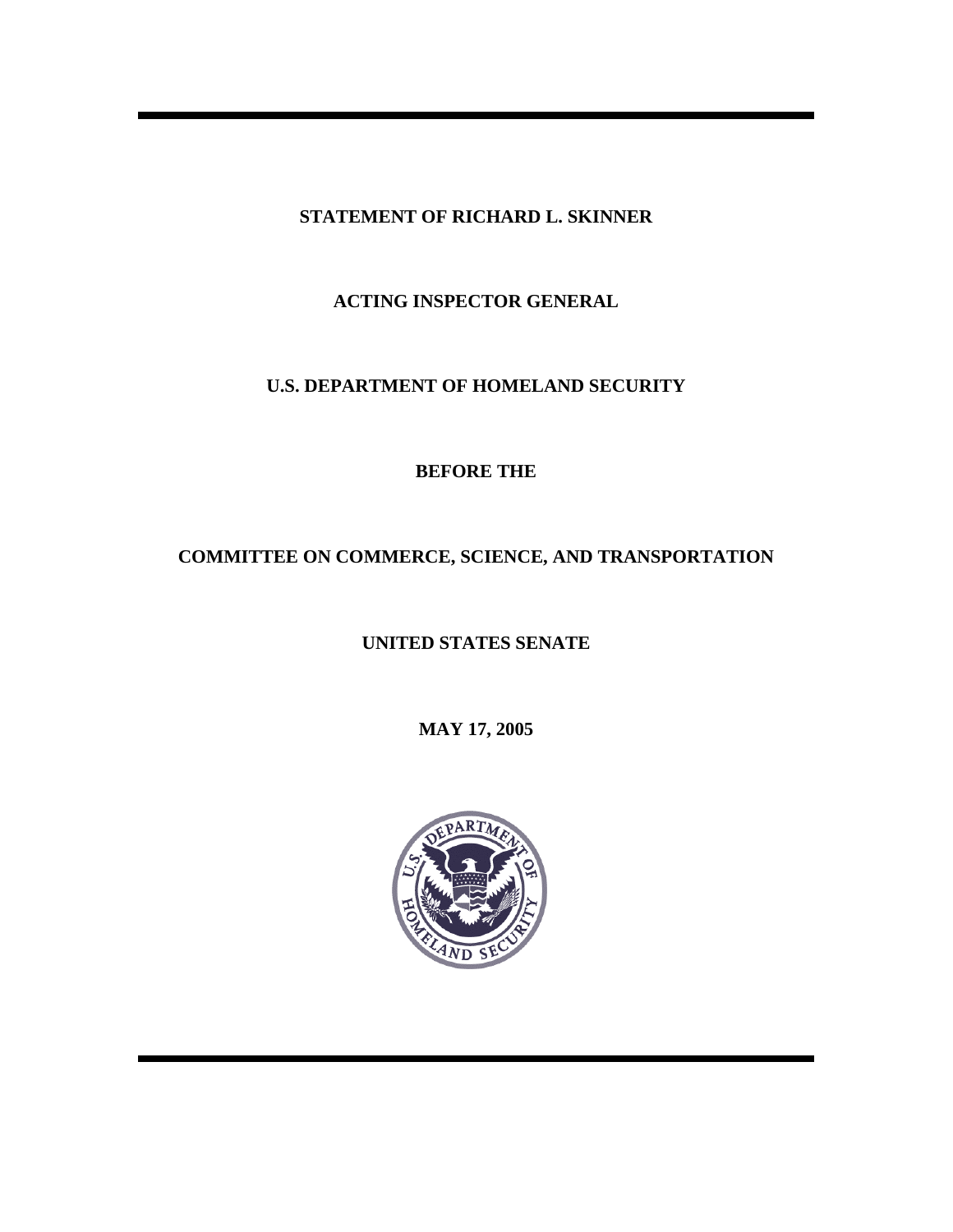Mr. Co-Chairman and Members of the Committee:

Thank you for the opportunity to be here today to discuss the work of the Office of Inspector General (OIG) regarding port and maritime security. I would like to address three areas related to security: preventing terrorist weapons from entering the United States, maritime security challenges facing the U.S. Coast Guard (USCG), and the Port Security Grant Program. These areas involve major components of the Department of Homeland Security (DHS) and its wide-ranging operations. Each has been the subject of oversight by the OIG and my comments are drawn from our reports, which are available on the OIG website at www.dhs.gov/oig.

#### **Preventing Terrorist Weapons from Entering the United States**

Since September 11, 2001, the Department of Homeland Security's Bureau of Customs and Border Protection's (CBP) priority mission is detecting and preventing terrorists and terrorist weapons from entering the United States. A major component of its priority mission is to ensure that oceangoing cargo containers arriving at the seaports of entry are not used to smuggle illegal and dangerous contraband. To test controls over importing weapons of mass destruction, ABC News was successful in two attempts at smuggling depleted uranium into the country. On September 11, 2002, ABC News reported that a 15-pound cylinder of depleted uranium was shipped from Europe to the U.S. undetected by CBP. On September 11, 2003, ABC News reported that the same cylinder was smuggled to the U.S. from Jakarta, Indonesia, again undetected.

In the first smuggling event, ABC News reported that a steel pipe containing a 15-pound cylinder of depleted uranium, which was shielded with lead, was placed in a suitcase and accompanied by ABC News reporters by rail from Austria to Turkey. In Istanbul, Turkey, the suitcase was placed inside an ornamental chest that was crated and nailed shut. The crate containing the suitcase was then placed alongside crates of huge vases and Turkish horse carts in a large metal shipping container, and then loaded onto a ship that left Istanbul. Based on data contained in the Automated Targeting System, the crate was targeted as high-risk for screening by the U.S. Customs Service (Customs). ABC News broadcast on September 11, 2002, that Customs failed to detect the depleted uranium carried from Europe to the United States.

During the second smuggling event, ABC News placed the same cylinder of depleted uranium into a suitcase, and then placed the suitcase into a teak trunk. The trunk, along with other furniture, was loaded into a container in Jakarta, Indonesia, and then transshipped to the U.S. from Tanjung Pelepas, Malaysia. This shipment was also targeted as high-risk for screening and subsequently inspected by CBP personnel, but was then allowed to proceed from the port by truck.

In a classified September 2004 report, *Effectiveness of Customs and Border Protection's Procedures to Detect Uranium in Two Smuggling Incidents*, we cited several weaknesses that occurred at the time of the two incidents that made the container inspection process ineffective. The protocols and procedures that CBP personnel followed at the time of the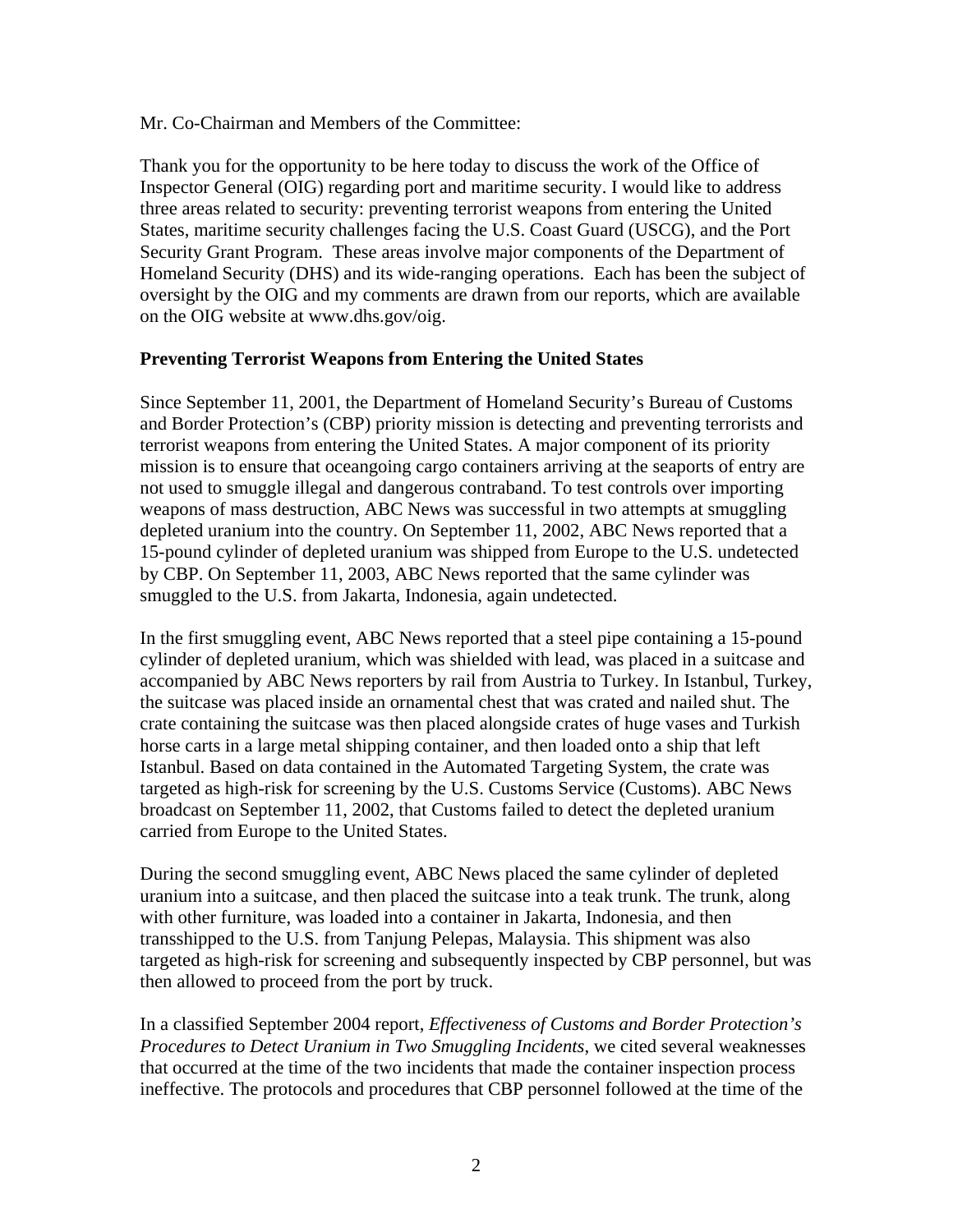two smuggling incidents were not adequate to detect the depleted uranium. CBP has since enhanced its ability to screen targeted containers for radioactive emissions by deploying more sensitive technology at its seaports, revising protocols and procedures, and improving training of CBP personnel.

At the request of four congressional committees, we recently initiated a follow-up audit to determine the status of CBP's implementation of the recommendations made in our September 2004 report. In addition, we will review other relevant technologies and implementation plans recommended by entities associated with CBP's efforts to increase the detection capability of the radiation portal monitors that are deployed domestically and internationally.

### **Maritime Security**

The Coast Guard's willingness to work hard and long hours, use innovative tactics, and work through partnerships in close inter-agency cooperation has allowed it to achieve mission performance results goals. However, to improve and sustain its mission performance in the future, the Coast Guard faces significant barriers, most importantly the deteriorating readiness of its fleet assets. The Coast Guard faces three major barriers to improving and sustaining its readiness to perform its legacy missions:

- 1. The lack of a comprehensive and fully defined performance management system impedes the Coast Guard's ability to gauge its performance, allocate resources effectively, and target areas for improved performance.
- 2. The workload demands on the Coast Guard will continue to increase as it implements the Maritime Transportation Security Act of 2002 (MTSA). This complex work requires experienced and trained personnel; however, the Coast Guard has in recent years suffered from declining experience levels among its personnel.
- 3. Sustaining a high operating tempo due to growing homeland security demands, such as added port, waterway, and coastal security patrols, will tax the Coast Guard's infrastructure including its aging cutter and aircraft fleet.

The lack of a comprehensive and fully defined performance management system impedes the Coast Guard's ability to gauge its performance, allocate resources effectively, and target areas for improved performance. The Coast Guard has yet to define a performance management system that includes all the input, output, and outcomes needed to gauge results and target performance improvements, balance its missions, and ensure the capacity and readiness to respond to future crises or major terrorist attacks. For example, for search and rescue, the number of mariners in distress saved is a good indicator of outcome; however, resource hours under-represent the effort put into this mission by omitting the many hours of watch standing at stations. Without more complete information, the Coast Guard has limited ability to identify and target cost effective improvements to mission performance.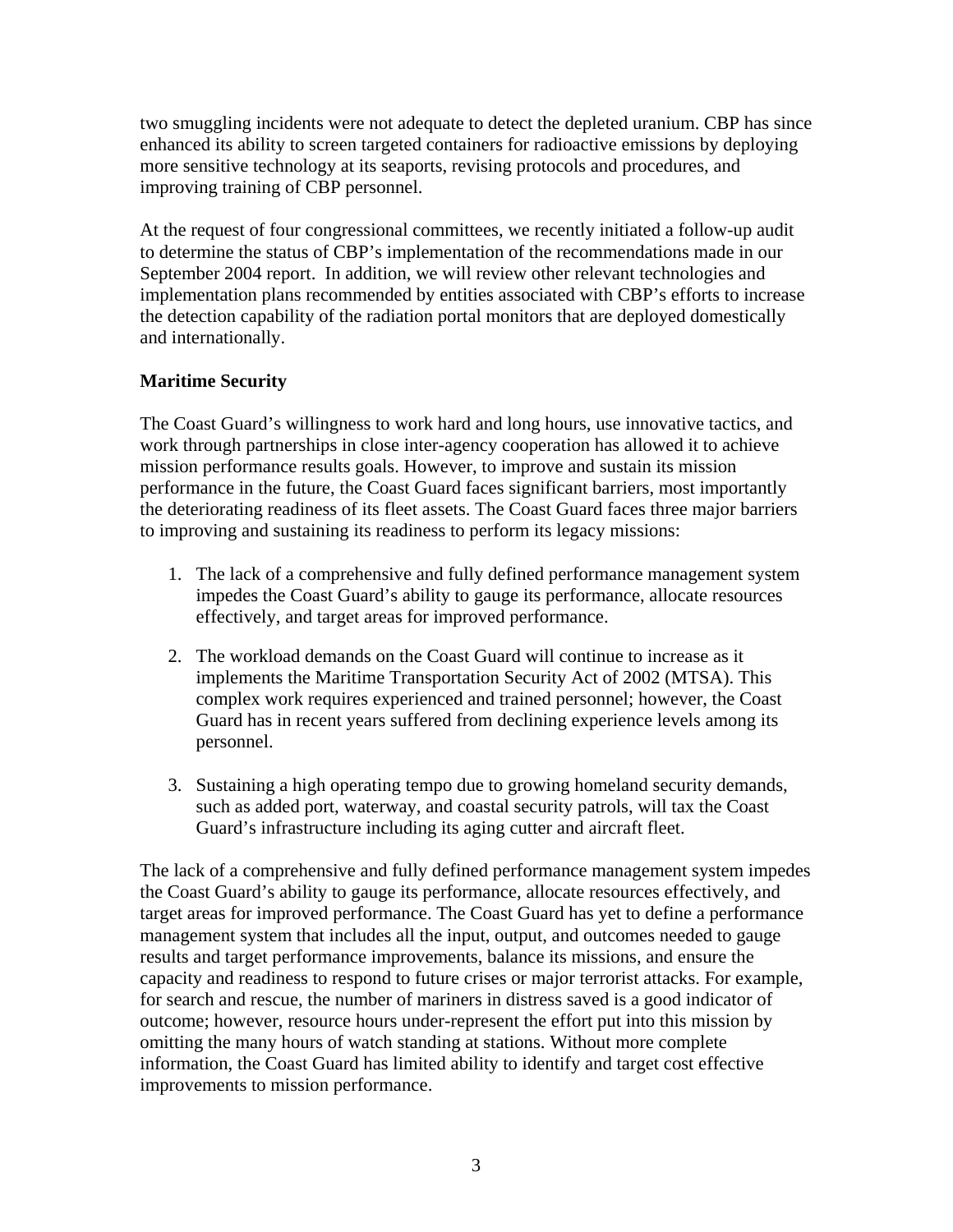The workload demands on the Coast Guard will continue to increase as it implements the MSTA. Under MTSA, the Coast Guard must conduct risk assessments of all vessels and facilities on or near the water; develop national and area maritime transportation security plans; and approve port, facility, and vessel security plans. This complex work requires experienced and trained personnel, presenting a major challenge for the Coast Guard, which has in recent years suffered from declining experience levels among its personnel. Since the Coast Guard largely relies on experienced senior personnel to coach and train junior personnel and new recruits on the job, mission performance is at risk.

In addition to implementing MTSA, growing homeland security demands, such as added port, waterway, and coastal security patrols, result in a continued high operating tempo. Sustaining this high operating tempo will be a major challenge for Coast Guard personnel and will tax its infrastructure, especially its aged cutter and aircraft fleet. The Coast Guard reported that mission sustainment is at risk due to cutters and aircraft that are aging, technologically obsolete, and require replacement and modernization. Currently, the Coast Guard is experiencing serious cracking in the hulls of the 110 foot cutters and engine power loss on the HH-65 Dolphin helicopters, resulting in operating restrictions. These problems adversely affect the Coast Guard's mission readiness and ultimately mission performance.

#### **The Port Security Grant Program**

The department's Port Security Grant Program is designed to reduce the vulnerability of American ports to potential terrorist attacks by enhancing facility and operational security. The Transportation Security Administration, the U.S. Coast Guard, and the Department of Transportation's Maritime Administration have collaborated to award over \$560 million for over 1,200 projects. My office reviewed the design and goals of the program, the roles and responsibilities of participating agencies, and the grant evaluation and selection process. The bulk of our analysis focused on grant award decisions in rounds two and three. The results of our review are discussed in our January 28, 2005 final report, *Review of the Port Security Grant Program (#OIG-05-10).* We identified several important issues relating to the strategic direction of the program, the program's support of national infrastructure protection priorities, and the general administration of the program. I would like to briefly talk about those results.

First, the program's strategic effectiveness is hindered mainly because it is attempting to reconcile three competing approaches: the competitive program mandated by Congress, MTSA's grant authority, and risk-based decision making. These competing approaches are clouding the direction of the program. The program is under pressure to help defray the costs of the MTSA security mandates that broadly affect the maritime industry. MTSA included a grant authority intended to equitably distribute funds for this purpose, but the appropriations legislation did not fund the MTSA port security grant program and required a competitive grant program focused on securing national critical seaports. However, the resulting program must base award decisions on the universe of applications submitted – which may or may not include the most critical needs. In addition, the evaluation and selection process emphasized awarding funds to as many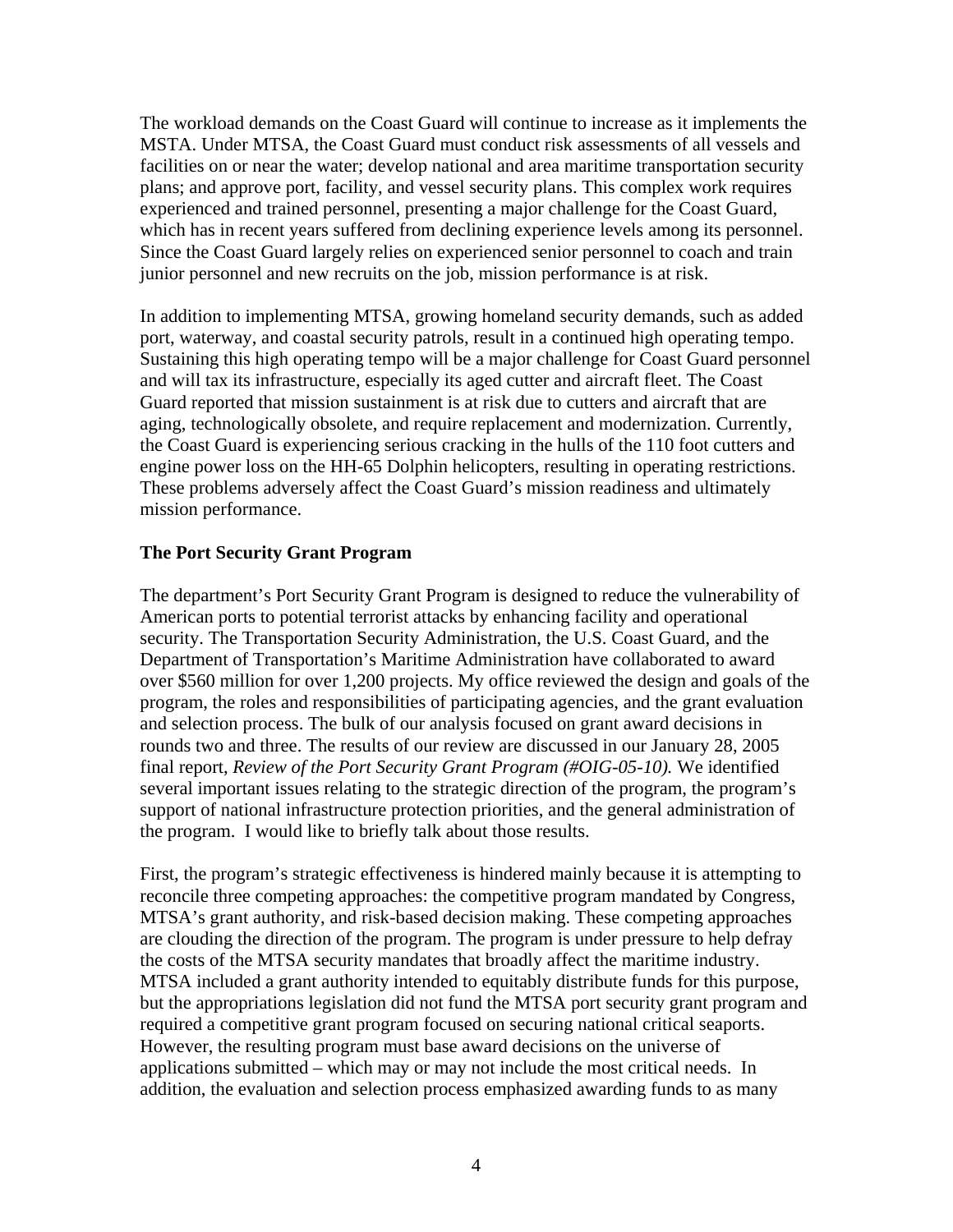applicants as possible. Hence, the program attempted to balance the competitive program that objectively evaluates the quality of the applications with the need to broadly disperse funds to assist with MTSA compliance, while at the same time incorporating risk-based eligibility criteria and evaluation tools to prioritize projects.

Second, the program did not have the benefit of national key asset and critical infrastructure protection information now being developed by the Information Analysis and Infrastructure Protection (IAIP) directorate. Program administrators and IAIP, which is responsible for developing strategies for protecting the nation's critical infrastructure, did not collaborate to integrate the program with broader national security initiatives. Thus, port security grant award decisions were made without sufficient information about our national priorities.

Third, grant award decisions were made with the intent of expending all available funding and spreading funds to as many applicants as possible. The program funded projects despite dubious scores by its evaluators against key criteria, raising questions about the merits of 258 projects costing \$67 million. It appeared that headquarters and field reviewers did not share a common understanding of program objectives or eligibility criteria. Frequently, they did not agree about the eligibility or merit of projects and did not consistently document their rationale for recommending or not recommending funding. We pointed out the need for the program to look more closely at the first three criteria (whether the grant proposal was in an area of high risk, addressed a critical security need/vulnerability, and provided high risk reduction), which were well conceived and should have carried more weight.

In addition, the program forwarded an additional 82 projects to the Office of Domestic Preparedness to be funded at a cost of \$75 million under the Urban Area Security Initiative, despite previously determining that these projects did not merit funding.

Another dilemma for the program is the question of where the private sector's responsibility for preventing terrorism ends and where the federal government's responsibility begins. At the time of our report, DHS did not have a formal policy to provide financial assistance to private entities, a group that includes those that own and operate high risk facilities. Even though private entities have applied for and received substantial funding, we did not conclude that the program should limit funding to the private sector per se. However, some of the grants to private companies were within the financial reach of the applicants and many were for basic security measures that should have been considered normal costs of doing business. For example, some of the projects were for anti-theft purposes and not related to terrorist attack prevention or deterrence.

Furthermore, after three rounds, recipients spent only a small portion of the entire amount awarded. Of the \$515 million awarded between June 2002 and December 2003, including \$75 million provided under the Office for Domestic Preparedness' Urban Area Security Initiative, grant recipients had expended only \$106.9 million, or 21 percent of total program awards as of September 30, 2004. As a result, the majority of projects had not